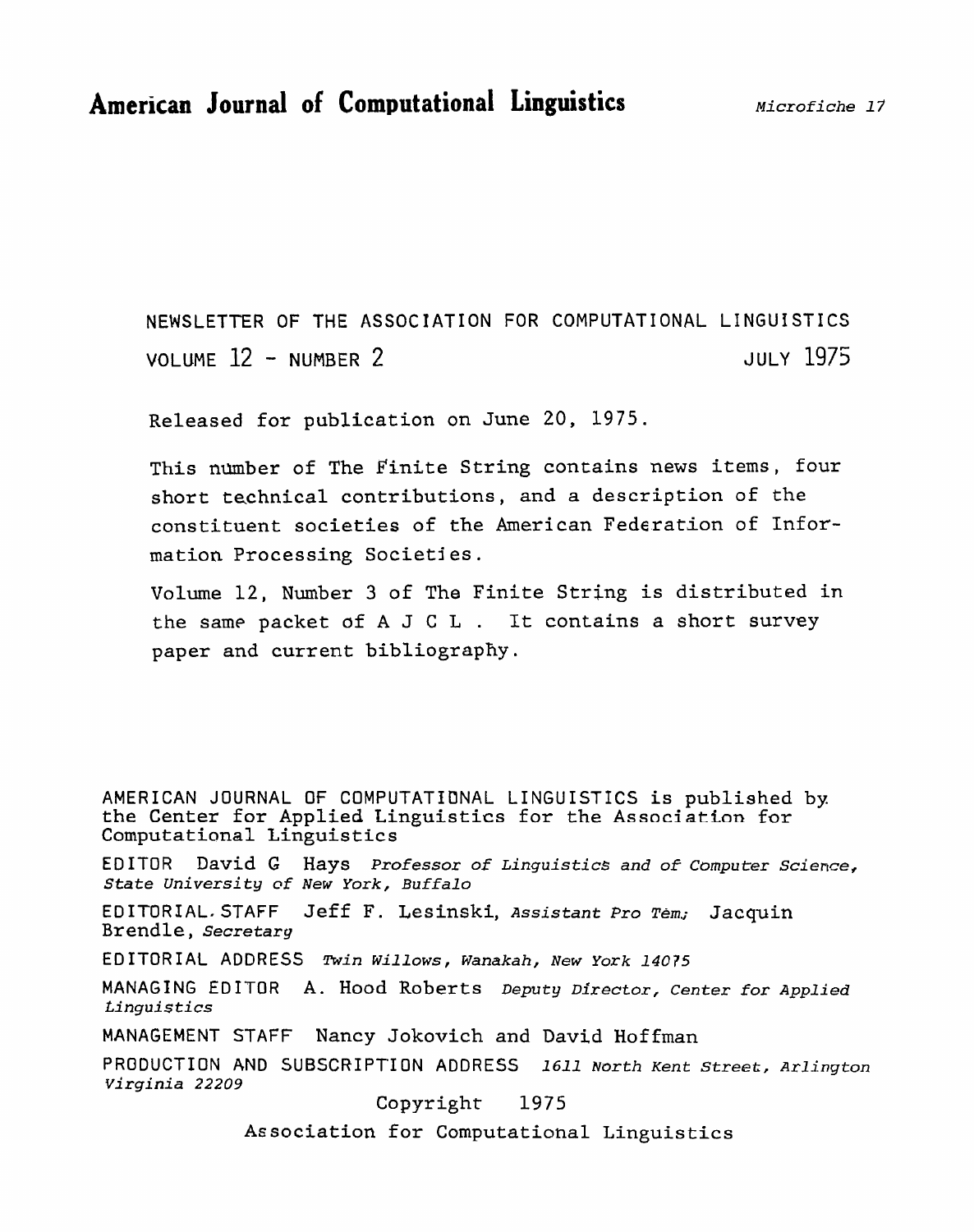### **CONTENTS**

|                                                                | $\mathbf{3}$ |
|----------------------------------------------------------------|--------------|
| COLING 76 - sixth International Conference on C L $\,$ 5       |              |
| LETTERS - Yorick Wilks on LOGOS M T 8                          |              |
| AWARDS - AFIPS honors Iverson, Astrahan (10)                   |              |
| NSF - Chapin new program officer for linguistics<br>. 11       |              |
| ACM - Forsythe student paper competition<br>. 12               |              |
| National Computer Conference 1976.- Hammer, Winkler 13         |              |
| A A A S Section T - new name, fellowship program 14            |              |
| Ottawa Linguistics Documentation Centre 15                     |              |
| MT and MAT - list of systems and centers $\ldots$ 16           |              |
| N F A I S officers for 1975<br>19                              |              |
| ABSTRACTING AND INDEXING - world inventory of services. 20     |              |
| THE ATEF AND CETA SYSTEMS - J Chauche 21                       |              |
| 1. Labeled trees 22                                            |              |
| 2. The ATEF system $\ldots$ $\ldots$ $\ldots$ 23               |              |
| 3. The CETA system 31                                          |              |
| References 40                                                  |              |
| POLITICAL SCIENCE - terminology - George J. Graham, Jr.<br>41  |              |
| COMPUTATIONAL SEMANTICS - Report on the Tutorial at Villa      |              |
| Heleneum, Lugano - S. Hanon, G. Koch, and G. Søndergaard<br>47 |              |
| Parsing English (Wilks) 48                                     |              |
| Inference and Knowledge (Charniak) 57                          |              |
| Memory Models (Scragg) 62                                      |              |
| Semantics in Linguistics 65                                    |              |
| Diverse $\ldots$ $\ldots$ $\ldots$ $\ldots$ $\ldots$ 66        |              |
| Appreciation 67                                                |              |
| References 68                                                  |              |
| FORMULAE IN COHERENT TEXT - Felix Dreizin 70                   |              |
| A F I P S Constituent Societies - Purposes, Membership         |              |
| Requirements, Activities, Publications, Dues, Addresses        | 86           |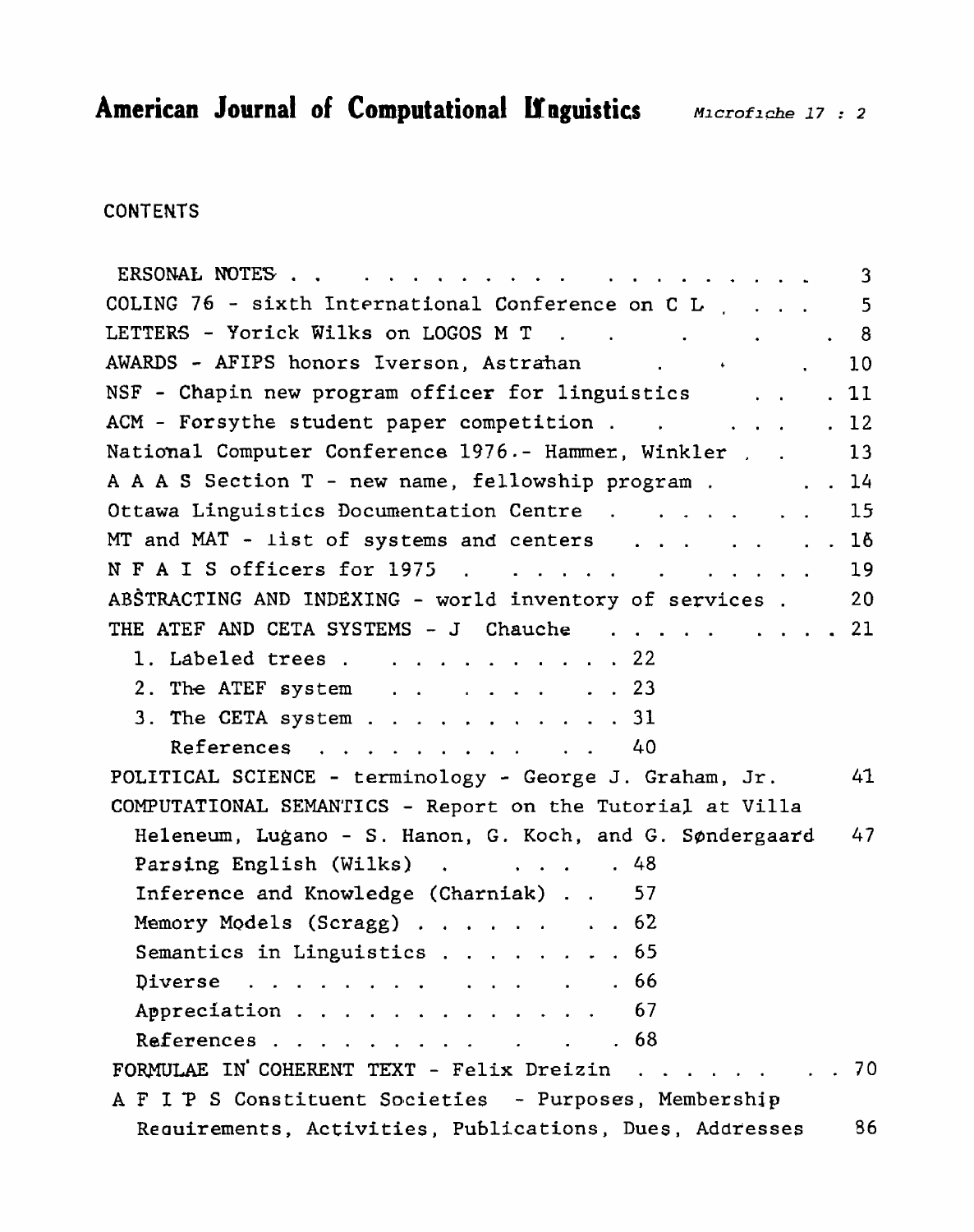PERSONAL NOTES

**~pecialfies** and *changed* or *improved addresses* received since *publication* **of** the 2974 **Membership** Directory *are givt?n* **in** *asterisked entries.* 

- BUSA, REV. ROBERTO, SI \* Department of **Philosophy, ALOISIANLFf (College)** , 21013 **Gallarate,** Italy. Index *Thornisticus* - Inventory *and* **census** of *large* quantity of **natural text,** lemmatized **and** codified as **to** text typolagy.
- DQUVILLE, **MRS. JUDITH** A. **\*Metals** Information Center, Olin Corporation, 91 Shelton **Avenue,** New Haven, **Connecticut** *06504. Indexin.g, abstracting, chemical* **literature** *searching; organization*  **and** *maintenance* **of** scientific *information centers.*
- ENGELS, LEOPOLD-KAREL \* **Applied Linguistics; Katholieke** Cnivessiteit Leuven, 61/3-Tiense Vest, 3200 **Kessel-Lo, Belgium. Automatic** syntactic analysis **of English;** *discourse* analysis.
- JOSH1 , **ARAVIND** K. "Department of **Computer** and **Information Science, University** of **Fennsylvania,** R. 268 Moore School, **Phila**delphia 19174, syntactic and *semahtic* **representations;** mathema*tical linguistics and logic; artificial* **intelligence.**

KAPLAN, RONALD PhD 1975, Psychology, Harvard University.

- LONGYEAR, CHRI STOPHER R. **\*Formal** *pragmatic* representations;  $natural$  language models; data base *structures*.
- MATHIAS, GERALD B. To Department of **East Asian Languages,**  Moore Hall 370, **University** of Hawaii **at** Manoa, 1890 East **West** Road, Honolulu 96822, from Indiana **University.**
- NEEDHAM, DR. **KA~REN** SPARCK JONES \* *Semantics,* **information** retrieval,  $\vec{c}$ *Tassification.*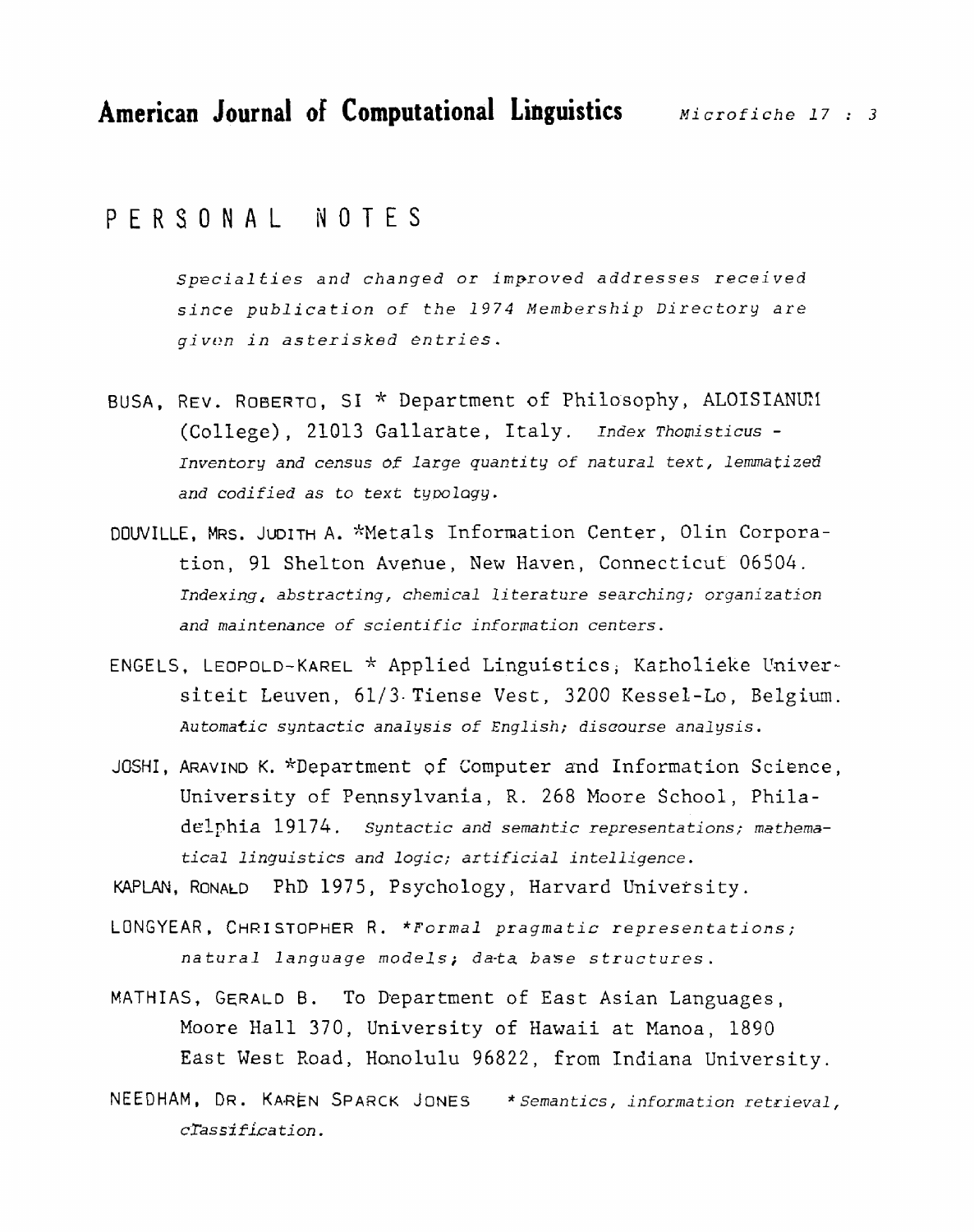#### **PERSONAL NOTES 4**

NEEDHAM, ROGER \*Computing, operating systems.

- **PHILLIPS, BRIAN PhD 1975, State University of New York, Buffalo, Linguistics (Topic analysis)** .
- SAGVALL. FIL. DR. ANNA-LENA **\*Department of Slavonic Languages and Data Center, Uppsala University.** *Automatic text* **analysis, applied** *mainly to Russian text. Automatic* **text** *understanding,* **applied**  *to Swedish medical* **text.**
- **SALKOFF, MORRIS \*Laboratoire d14utomatidue Documentaire et Linguisrique, Universite de Paris 7. 2, Place Jussieu, Paris 5, France.** *Automatic syntactic analysis of French; compilation of a dictionary of French verbal constructions.*

*SCHUEGRAF* **DR. ERNST** *\*Ihformation retrieval; statistical linguistics.* 

- SHAPIRD, STUART **C.** *"Semantic networks, representing and carrying out inferences computer assisted instruction.*
- **SILVA. GEORGETTE** \*System **Development Corporation, 2500 Colorado Avenue, Santa Monica, California 90406.** *Natu~al* **language**  *processing; linguistics.*
- **SP** ITZBARDT, PROF. DR. HARRY *'Automatic morpheme analysis; English,*  **Indonesian.**
- **SUPPLE. JAMES P. \*Product Support, Compute1 Systems Ltd**  *Scientific computer languages* **(Fortran,** *Algol,* **APL,**  *Snobol); AI (visual); Biopnysics (radiaL,distribution function)* .
- **WEBB, FREDERICK N. \*Computer Systems Division, Bolt Beranek and Newman Inc.** *Progrgrnming languages,* **syntax** *descriptior*  **1** *anguages, data structures.*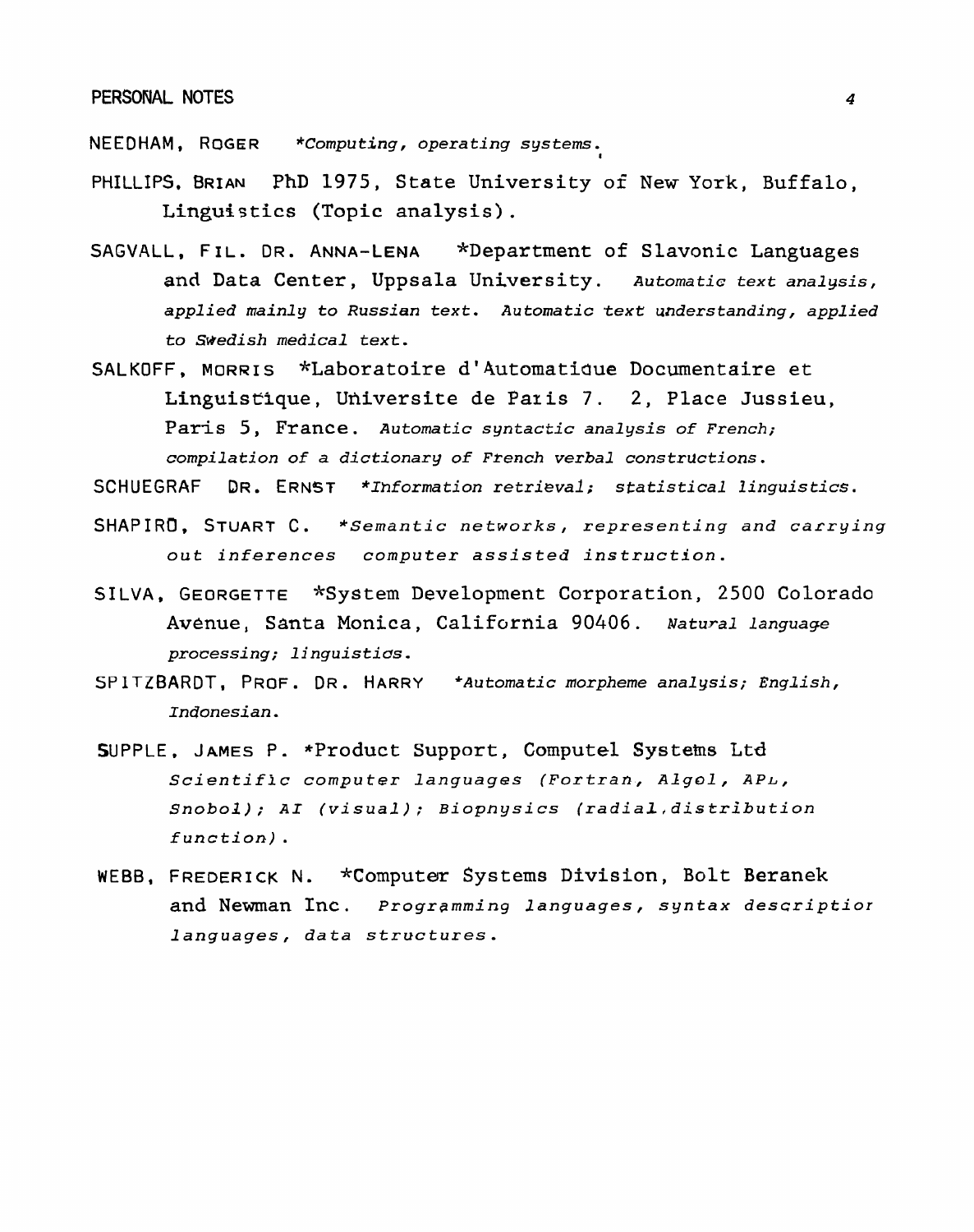| <b>SIXTH</b>                      |                                                  |
|-----------------------------------|--------------------------------------------------|
| INTERNATIONAL                     |                                                  |
| CONFERENCENON                     |                                                  |
| CONPUTATIO AL                     |                                                  |
| LINGUISTICS                       | COLING 76                                        |
|                                   | UNIVERSITY OF OTTAWA: DEPARTMENT OF LINGUISTICS. |
|                                   | IN COLLABORATION WITH                            |
|                                   | DEPARTMENT OF COMPUTER SCIENCE                   |
|                                   | UNIVERSITY COMPUTER CENTRE                       |
| JUNE 28 - JULY 2, 1976            |                                                  |
| CONFERENCE ORGANIZER: GUY RONDEAU |                                                  |
| PROGRAM CHAIRMAN:                 | Martin Kay                                       |
| THEMES:                           | PROBLEMS AND METHODS                             |
|                                   | SEMANTICS: LOGIC AND A I                         |
|                                   | SEMANTICS: LINGUISTIC                            |
|                                   | PARSING AND SYNTHESIS                            |
|                                   | LEXICOGRAPHY AND STYLISTICS                      |
|                                   | SPEECH RECOGNITION AND SYNTHESIS                 |
|                                   |                                                  |

**PAPERS ON** MT **AND MAT ARE** WELCOME IN ALL THEME AREAS

**Additional information on following frames**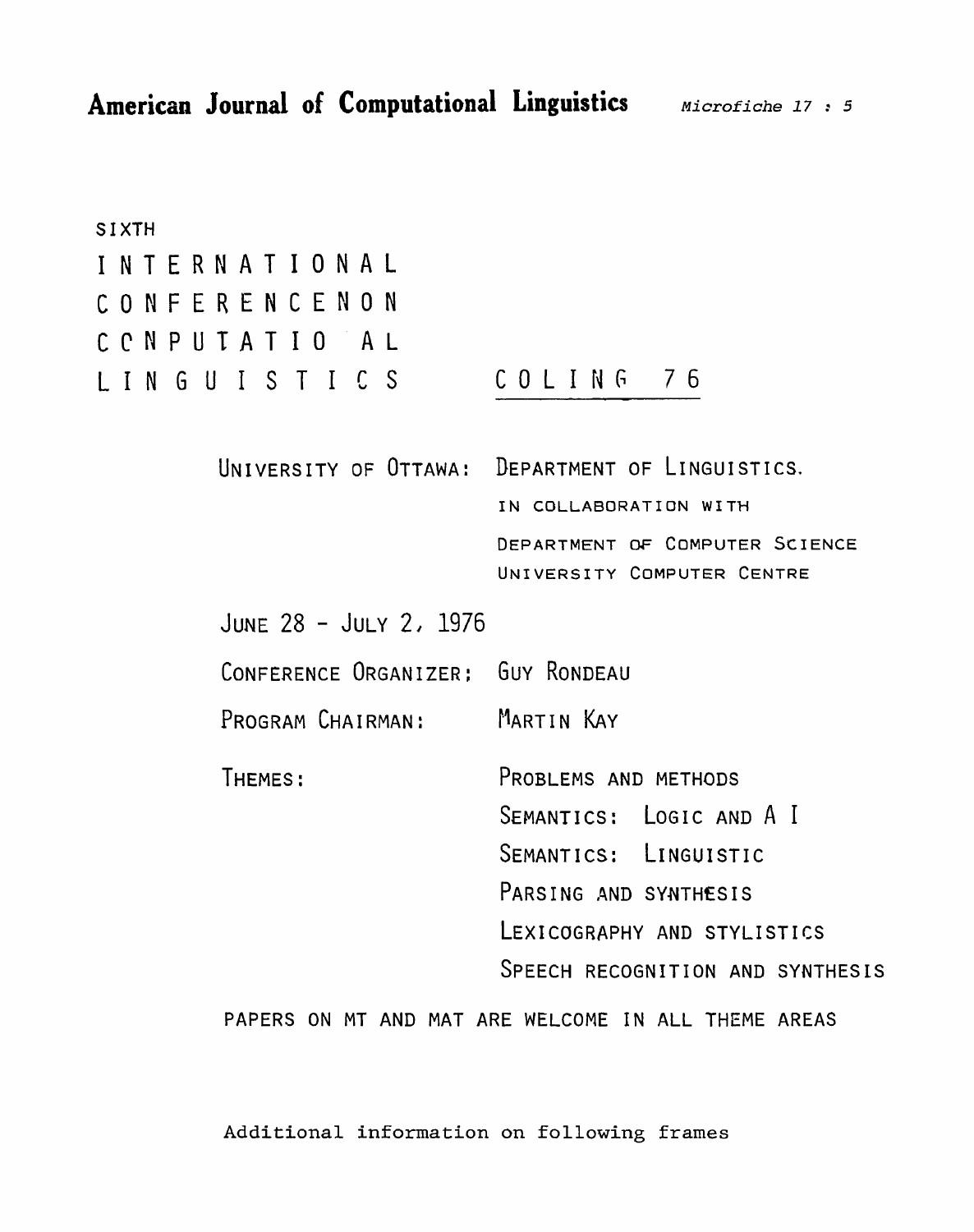| ADDRESSES        | REGISTRATION<br>SUBMISSION                        | COLING 76<br>Department of Linguistics<br>University of Ottawa<br>Ottawa, Ontario, Canada K1N 6N5<br>Telephone: 613-231-5778, 4207<br>Martin, Kay<br>Xerox Palo Alto Research Center |
|------------------|---------------------------------------------------|--------------------------------------------------------------------------------------------------------------------------------------------------------------------------------------|
|                  |                                                   | 3333 Coyote Hill Road<br>Palo Alto, California 94304                                                                                                                                 |
| SUBMISSION DATES | December 1, 1975<br>March 1, 1976<br>May 15, 1976 | 1000-word abstract<br>Selection announced<br>Full text<br>Preprints available at the conference                                                                                      |
| LANGUAGES        | FRENCH, ENGLISH                                   | The organizers will attempt<br>to provide simultaneous<br>interpretation in Russian<br>if circumstances warrant                                                                      |
| <b>FEES</b>      | BEFORE MAY 1, 1976 AFTER                          |                                                                                                                                                                                      |
| Participant      | \$40                                              | \$50 L<br>Includes excursion                                                                                                                                                         |
| Accompanying     | \$20                                              | and preprints<br>\$25<br>Includes program<br>of visits                                                                                                                               |
| Student          | \$15                                              | \$15                                                                                                                                                                                 |
|                  |                                                   | Payment by check, money order, Chargex, or Bankamericard                                                                                                                             |
|                  | Banquet tickets for sale at the conference        |                                                                                                                                                                                      |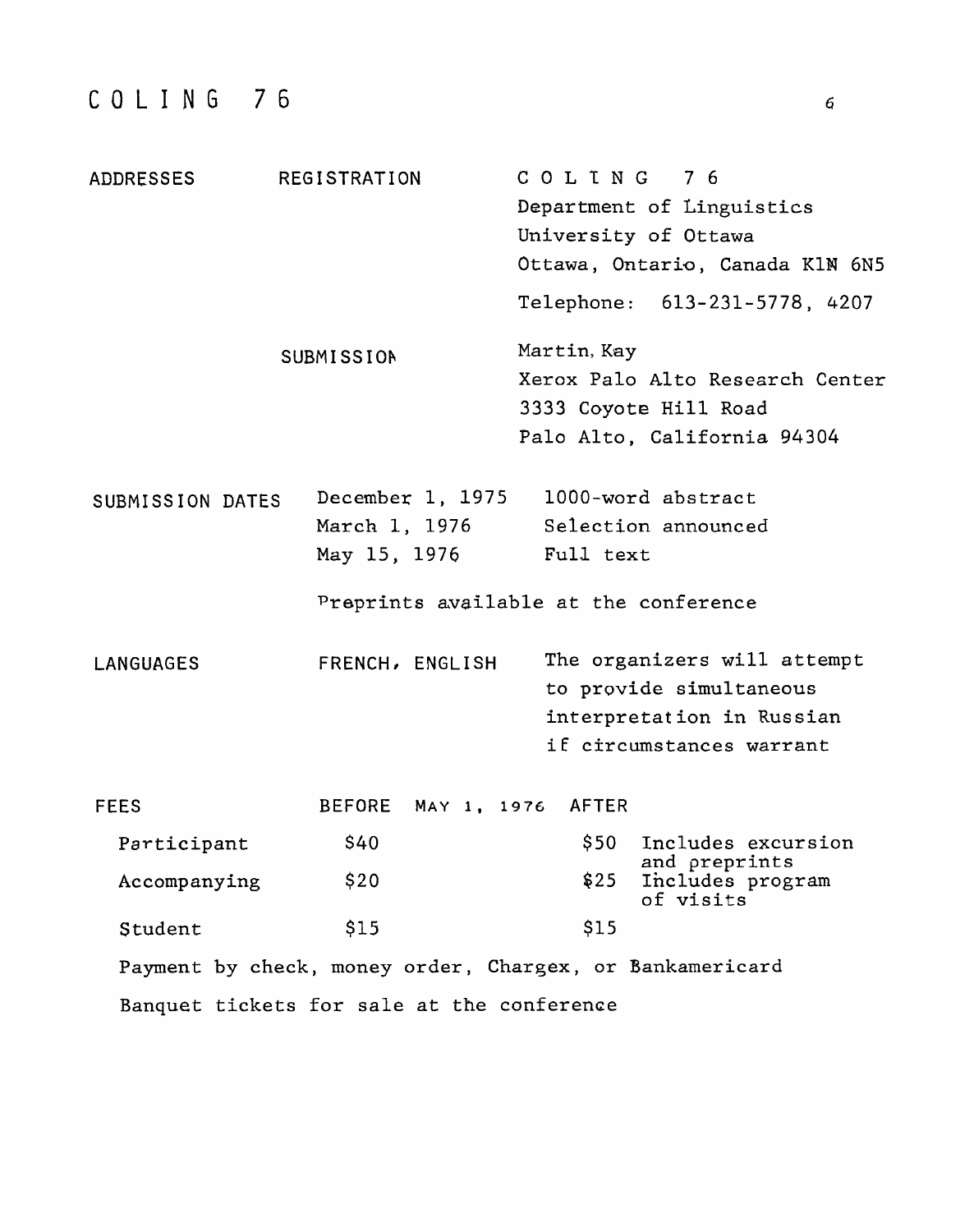# **COLING** 76

| ACCOMMODATION | Student residences on campus<br>Lord Elgin Hotel, 5 minutes from campus                                        |  |
|---------------|----------------------------------------------------------------------------------------------------------------|--|
|               | Cafeterias on campus<br>Restaurants in Ottawa and Hull<br>Banking and exchange facilities on campus            |  |
| ARRIVAL       | Mirabel Airport, serving Montreal and<br>Ottawa, is one hour from the campus by a<br>road to be opened in 1976 |  |
| DEMONSTRATION | IBM 360/65 on campus<br>IBM 2741 and cer ain other peripherals<br>at the conference                            |  |
|               | Advance notice requested, not later than<br>May 1., 1976                                                       |  |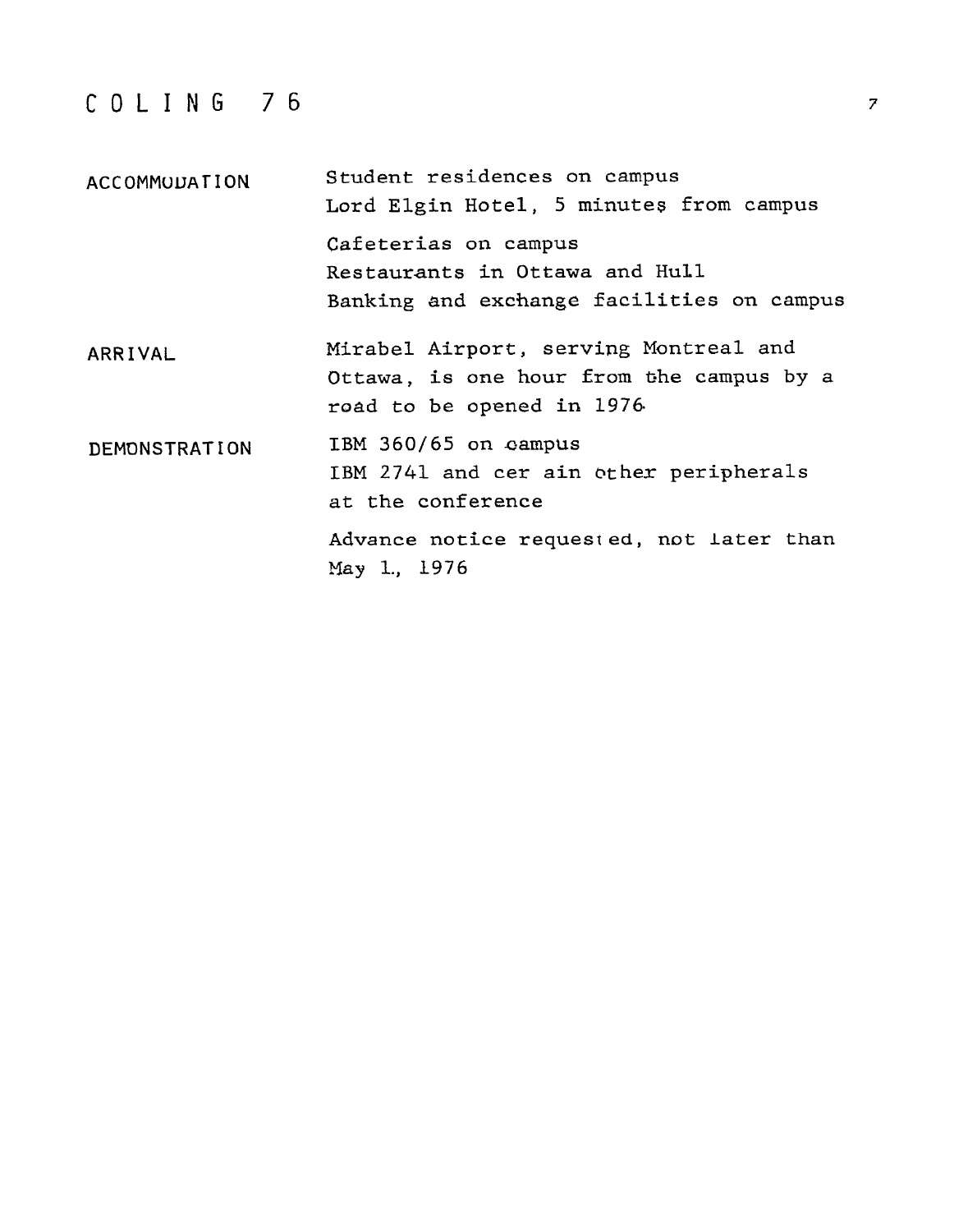### LETTERS

- - --.--- --- -- I *The Finite* **String publishes** *latter&* **of**  <sup>1</sup>**reasonable length on topics relevant to**  I coniputational linguistics. On **occasion**  *letters are reviewed by* **referees prior**  to publication. ---.---- ----- ---- - -,

> **Fondazione Dalle Molle 6976 Castagnola, Switzerland**

May I clarify a little the two sentences of mine about the **LOGOS** Machine Translation system that you were kind enough to publish and which provoked Mr. Scott s mere extended reply? I feel sure that the differences betwen him **and** me are **only matters** of definition of **what** is **un**restricted natural language and it **may** be worth making that clear. Let me also add that nothing **I** said **was** meant to deny that the cammercial MT companies like his own have done-excellent work, and that I wish them well in the future. But Whether they have solved the MT problem for natural language in the sense in which that problem **was** understood the last time round this **cycle** in the Fifties and Sixties, is another matter, and I remain to be convinced.

For thoge who **have** just joined in, let me remind them that the intractable problems of MT in its first phase were word sense ambiguity, case ambiguity (of prepositions, if you like) and referential ambiguity (roughly, of pronouns). Anyone who claims to have solved those problems without making any general theoretical claims about natural language in the process is **either** dealing with restricted languaqe, or is in much the same position **as**  one who arrives **to** demonstrate a perpetual motion machine. In the latter **case,** he is entitled to **a** respectful hearing, but there is nonetheless a certain scepticism in the audience. No amount of **talk** about **millions** of dollars spent, or important contracts obtained **makes** that hard fact any softer,

Mr. Scott says. that UN treatises should be a test case **of** what is natural, rather than restricted, language. I quite agree, and if his **system can translate an unseen UN** treatise chosen by a neutral party to the satisfaction of a neutral audience then I **will back down.** He is careful not to say he has done it, and I personally believe **that**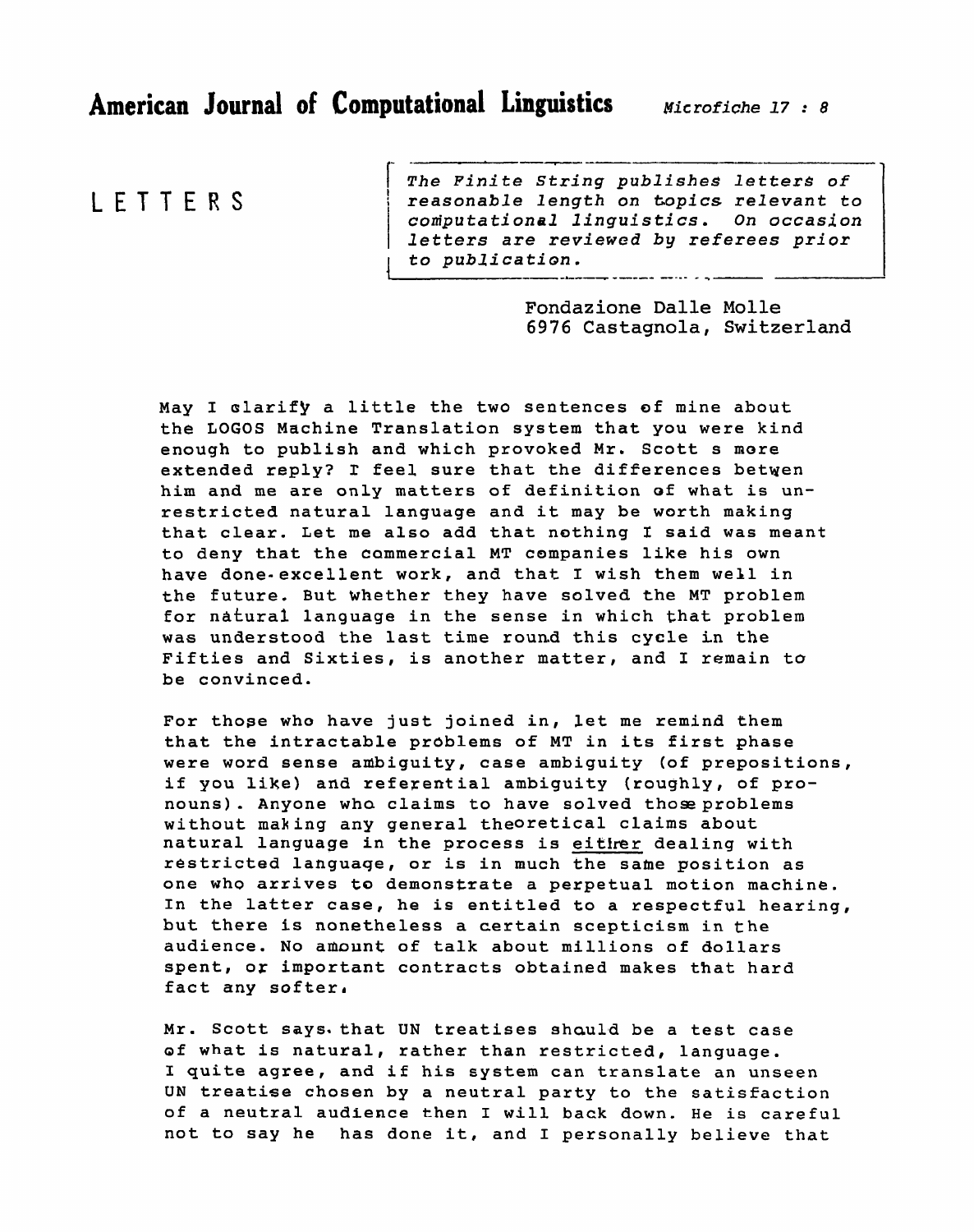**he cannot do it, armed with a phrase structure grammar. a semantic categorisation system and nothing more.** The **reasons** why are **set out in any standard** paper **on Artificial Intelligence and Natural** Language. They involve the **essential role of semantic structures,** inference **and knowledge**  of **the world in understanding and so in** translation. I will be **happy** to **send** him a bibliography.

Sincerely,

L L Wir

Yorick Wilks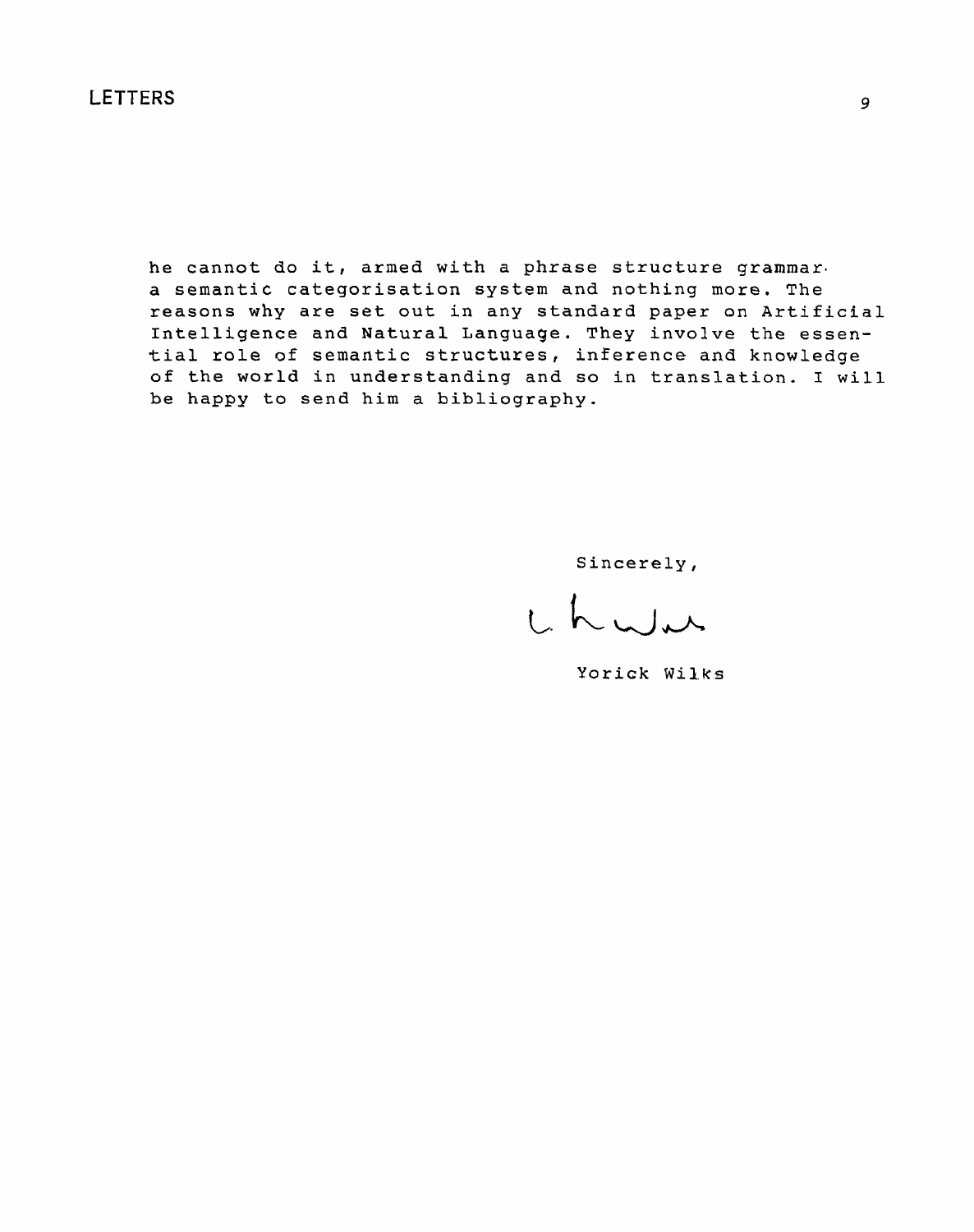# American Journal of Computational Linguistics *Microfiche 17 : 10* HARRY **GOODE MEMORIAL** AWA'RD

KENNETH El IVERSON

AFL won its inventor the eleventh award presented by **AFIPS**  for outstanding contributions to computing,.

**Dr.** Iverson, **IBM Fellow** and Manager of the APL Design Group at **IBM's** System Development Division in Philadelphia, **was** formerly on the faculty of applied mathematics at Harvard.

## **AFIPS DISTINGUISHED** SERVICE AWARD

#### YIORTON **No** ASTRAHAN

His key role in the formation of AFIPS and his influence on the growth, programs; and service of the organization earned Dr. Astrahan the third AFIPS award for service to the computing field through accomplishments on behalf of **the** Federation.

Dr. Astrahan organized and was first chairman (1952-53) of the Institute of Radio Engineers Professional Group on Electronic Computers, predecessor to the.IEEE Computer Society. He has been with IBM for more than 25 years: the 701, SAGE, associative memory using program interrupt for I/O control, and two years in France.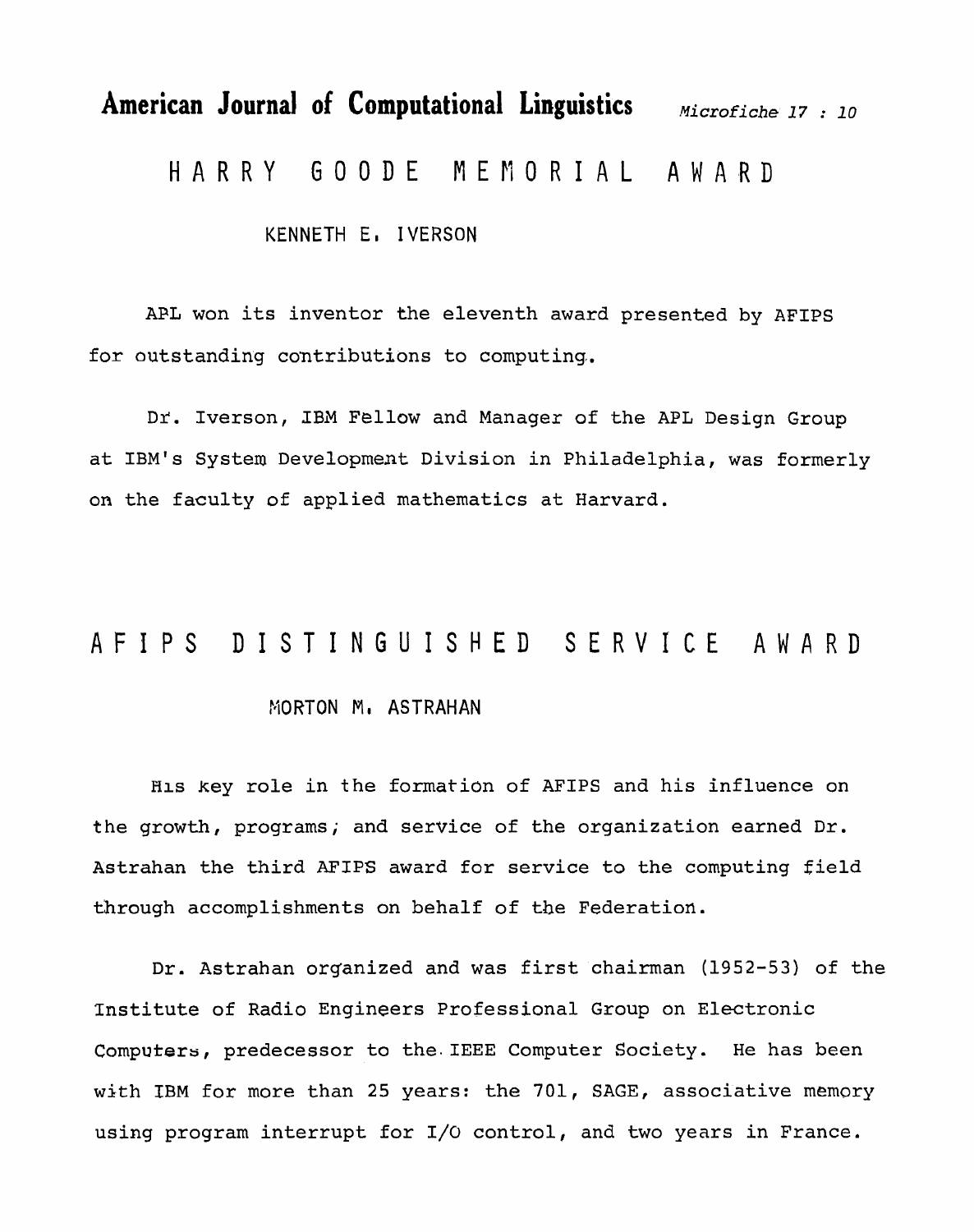NATIONAL SCIENCE FOUNDATION NEW PROGRAM OFFICER FOR LINGUISTICS. PAUL G. CHAPIN

Dr. Chapin goes to the National Science Foundation in August from **the** University of California, San **Diego, where** he has been since 1967 **except** fok **a** year **at the University** of **Hawaii**   $(1971-72)$ .

His doctorate is from MIT **(1967). While a qraduate student, he worked** in Donald **Walker's** sroup at the MITRE Corporation. At UCSD he **has** taught **and conducted research** in **descriptive and** theoretical **syntax.** computational **linguistics,** psycno**lirrguistics, and comparative Polynesian linguistics. Since 1973, he has been an Assistant Provost ~f** John.Muir **College,**  one of UCSD's four undergraduate cluster colleges. **In Hawaii Dr. Chapin studied Polynesian history and culture.**  with **the support of an ACLS Study Fellowship.**  Dr, **Chapih succeeds Alan Bell as NSF Program Director for**  Linguistics;  $\text{Dr.}$  Bell returns to the Department of Linguistics at the University of *colorado*, Boulder.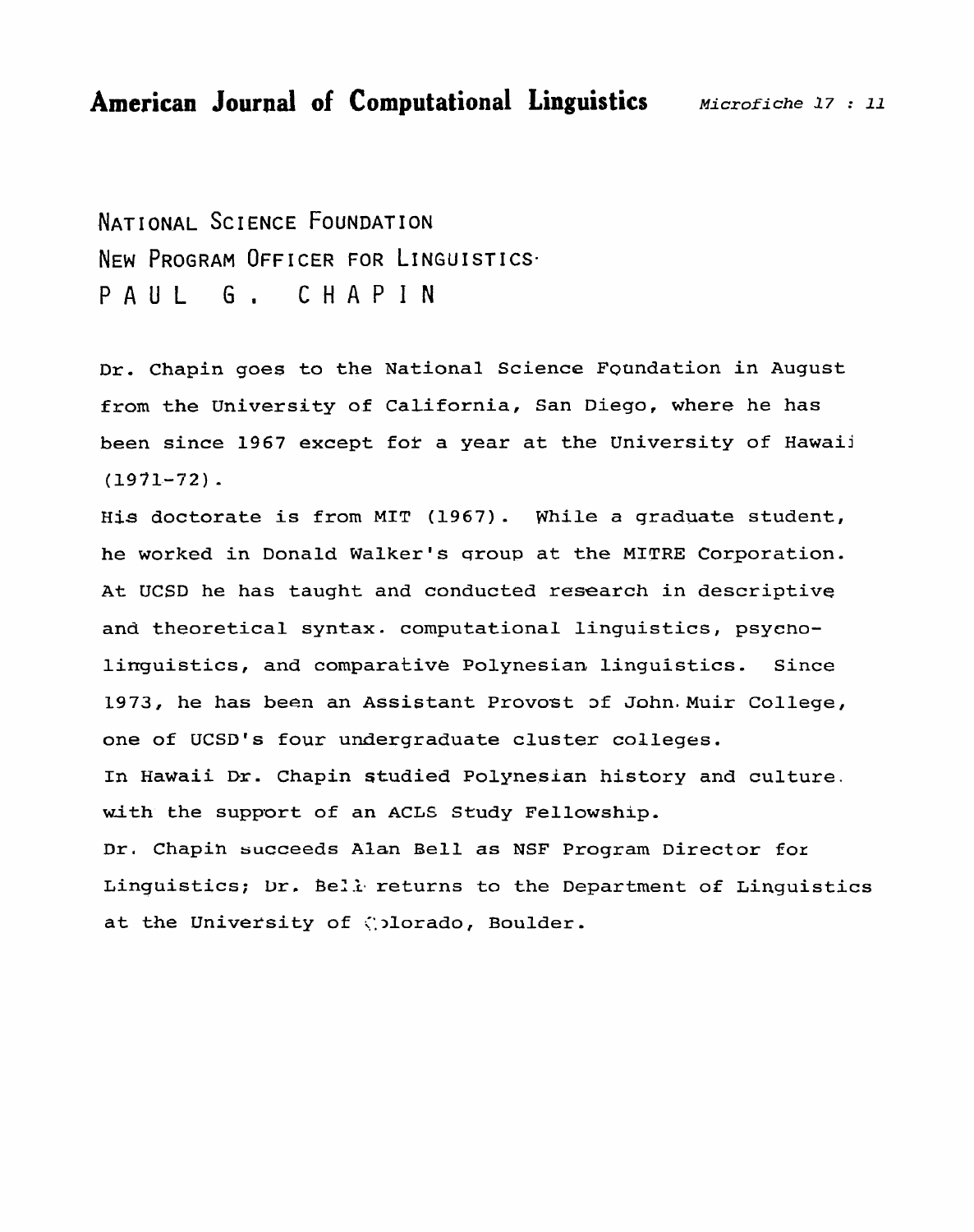Microfiche 17: 12

# Announcing 1975 ACI **ISV**  $\boldsymbol{\theta}$  $\mathbf{a}$ U 5 **Student Pan** Competition

An opportunity to submit your original ideas on any topic related to computers and their applications.

Best papers will be published in Communications of the **ACM and the authors will** receive awards.

Any student who has not received Any student who has not receive<br>a bachelor's, degree before<br>April 1, 1975, is eligible. Due<br>date for paper is September 15.<br>Due date for stating intent to<br>send a paper is June 30. Receipt<br>of paper will be acknowledged.<br>For of Communications of the ACM.

Write to

ACM Student Editorial Committee<br>Department of Computer Science<br>University of Toronto<br>Toronto, Ontario, Canada M5S 1A7

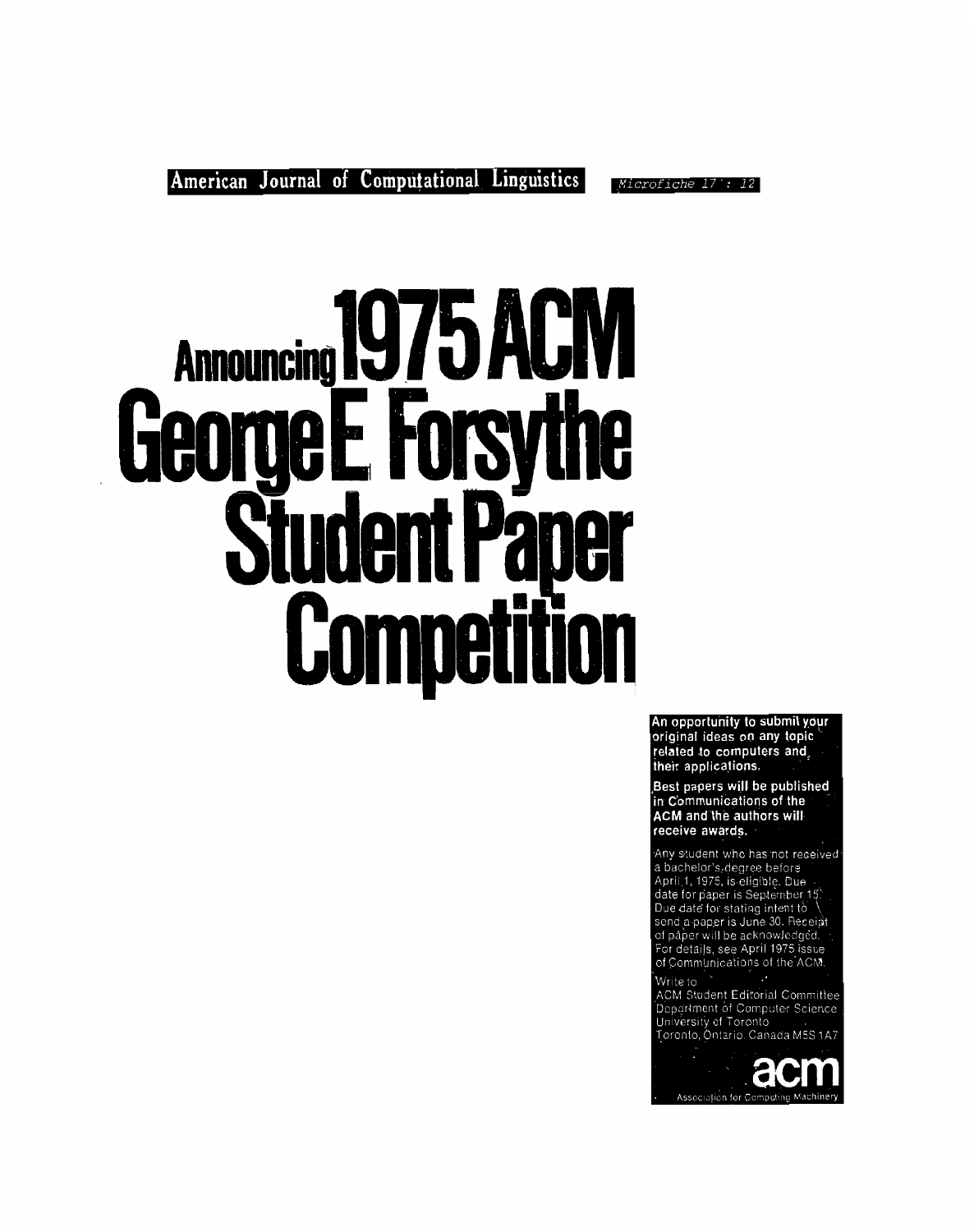1976 NATIONAL COMPUTER CONFERENCE

> **NEW YORK** CLTY **JUNE** 7-10 **EXHIBTTSt CQLISEW HOTELS** " **HI LTDN AMERJ CANA**

CONFERENCE CHAIRMAN

CARL **HAMMER DIRECTQR OF COMPUTER SCIENCES SPERRY UNIVAC, WASHINGTON** 

**PROGRAM 4 CHA** I **RMAN** 

**STANLEY W INKLDR MANAGER OF APPLIED TE C'HNOLOGY**  IBM SYSTEMS DEVELOPMENT DIVISION **GAITHERSBURG, MARYLAND** 

**DR.** HAMMER **is** a.member **of the AFIPS Board of Directors and Adjunct Professor at** American **University** and **the industrial College** of **the Armed** Forces.

**DR.** WINKLER **is Adjunot Professor of Computer Systems at**  American **University**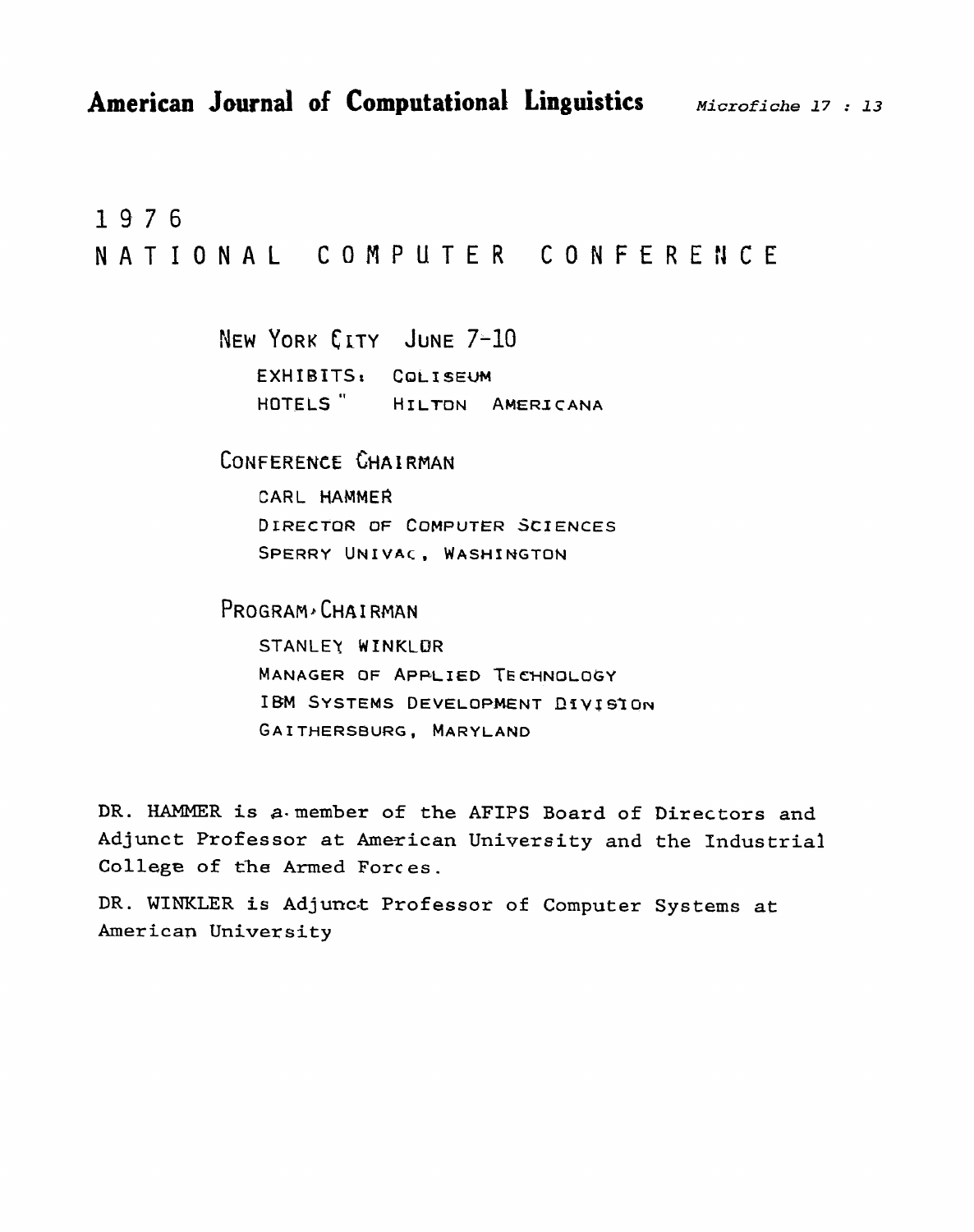## AAAS **SECTION** T

INFORMATION, COMPUTING, AND COMMUNICATIONS

**The section has adopted a** new **name and is looking for ways to give**  its subject **matter greater visibility in Science: reviews of the state of component arts; editorials; program and committee** parti**cipation** ; etc.

The **section, with 1234 members** has 106 **Fellows** and a **ouata of 8 nominations** for **election** to **fellowship** this **year** 

The **secretary** of the **section can** supply **information** about **the Congressional Science Fellowship** Program which **provides** a **stipend of about \$15,000 to scientists and engineers** who **spend one** year **on** the **staff of** a **congressman,.** a congress'ional **committee, or the Office of Technology Assessment.** 

**The Secretary** is **Joseph** Becker, 11661 San Vicente **Boulevard,**  Los Angeles **90049.**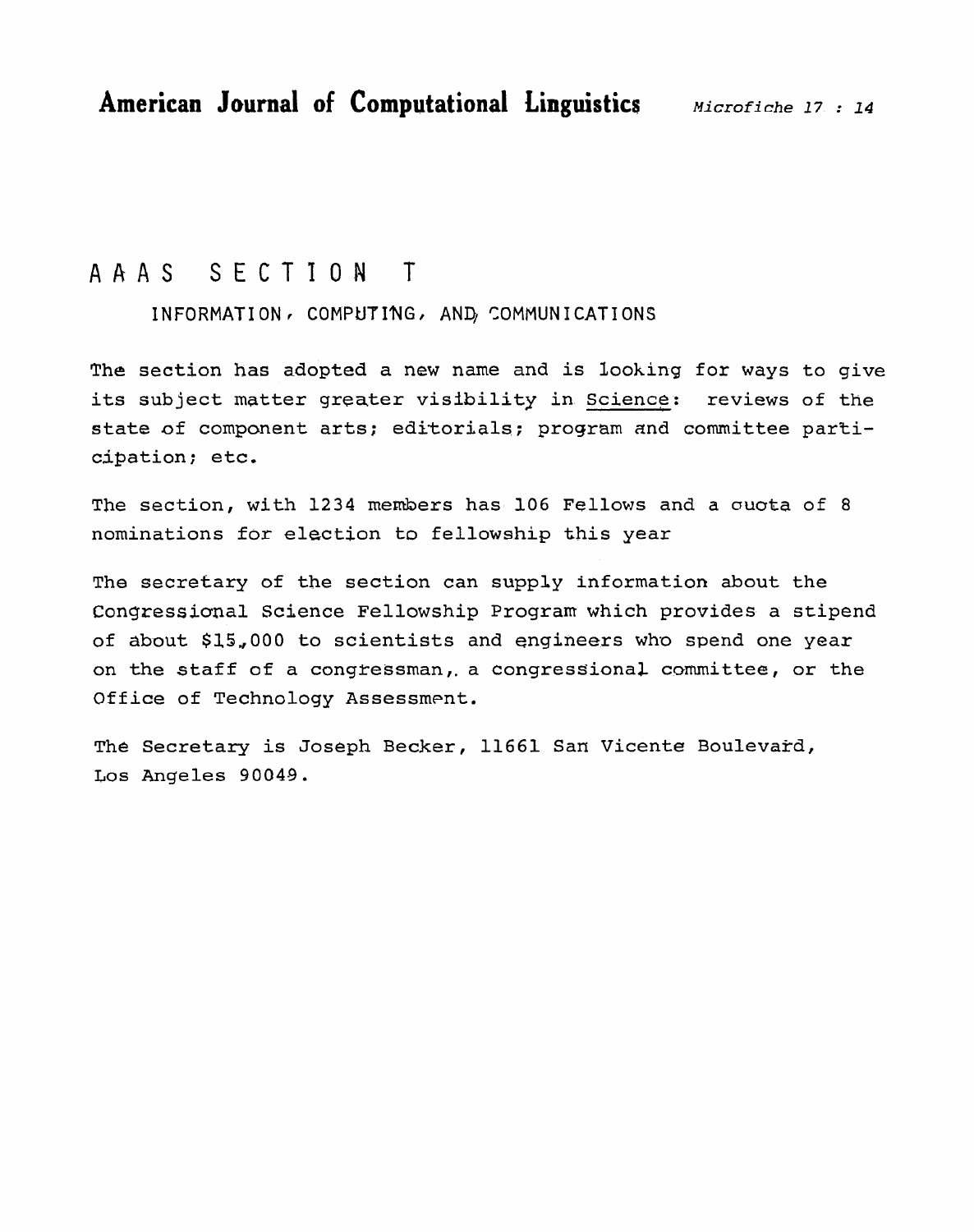**American Journal of Computational Linguistics** *Microfiche 17 : 15* 

**LING,UISTICS DOCUMENTATION** 

#### **CENTRE**

**Universi ty of** *Ottawa KIN* **6N5 613-231-6578** 

#### LINGUISTIC BIBLIOGRAPHY SERIES

SEMANTICS OF HUMAN LANGUAGE *Thomas* **R. Hofmann** 

**118 pages, 2400 entries. ISBN 0-7766-4601-Xi \$4.00.**  LINGUISTIC **BIBLIOGRAPHIES MACHINE TRANSLATION IN CANADA In preparation PUBLISHERS AND SUPPLIERS OF MATERIALS FOR LINGUISTICS** 

#### **DIRECT CURRENT SERVICES**

**Computer stored, frequently updated. Single copies on computer paper by** surface **mail free of** charge. **On good quality paper, air mail outside Canada, \$2 prepaid.** 

**DIRECTORY OF LINGUISTIC ORGANIZATrONS CALENDAR DF LINGUISTIC EVENTS 1975-1977 CONFERENCE INTERPRSTERS~ GLOSSARY, ENGLISH** - **FRENCH**  ACCESSION LIST OF THE CENTRE SINCE 1974 **DIRECTORY OF CANADIAN EDUCATION IN SPEECH PATHOLOGY ~~BLIOGRAPHY OF LINGUISTICS AND DOCUMENTATION** 

#### **LOCAL OR TELEPHONE CONSULTATION**

**Holdings include 200 bibliographies, 20 dictionaries of linguistic terminology, CAN/SDI-ERIC current-awareness cards, files of meeting programs, courses, job offers, serial publications, privately circulated papers, offprints, etc.**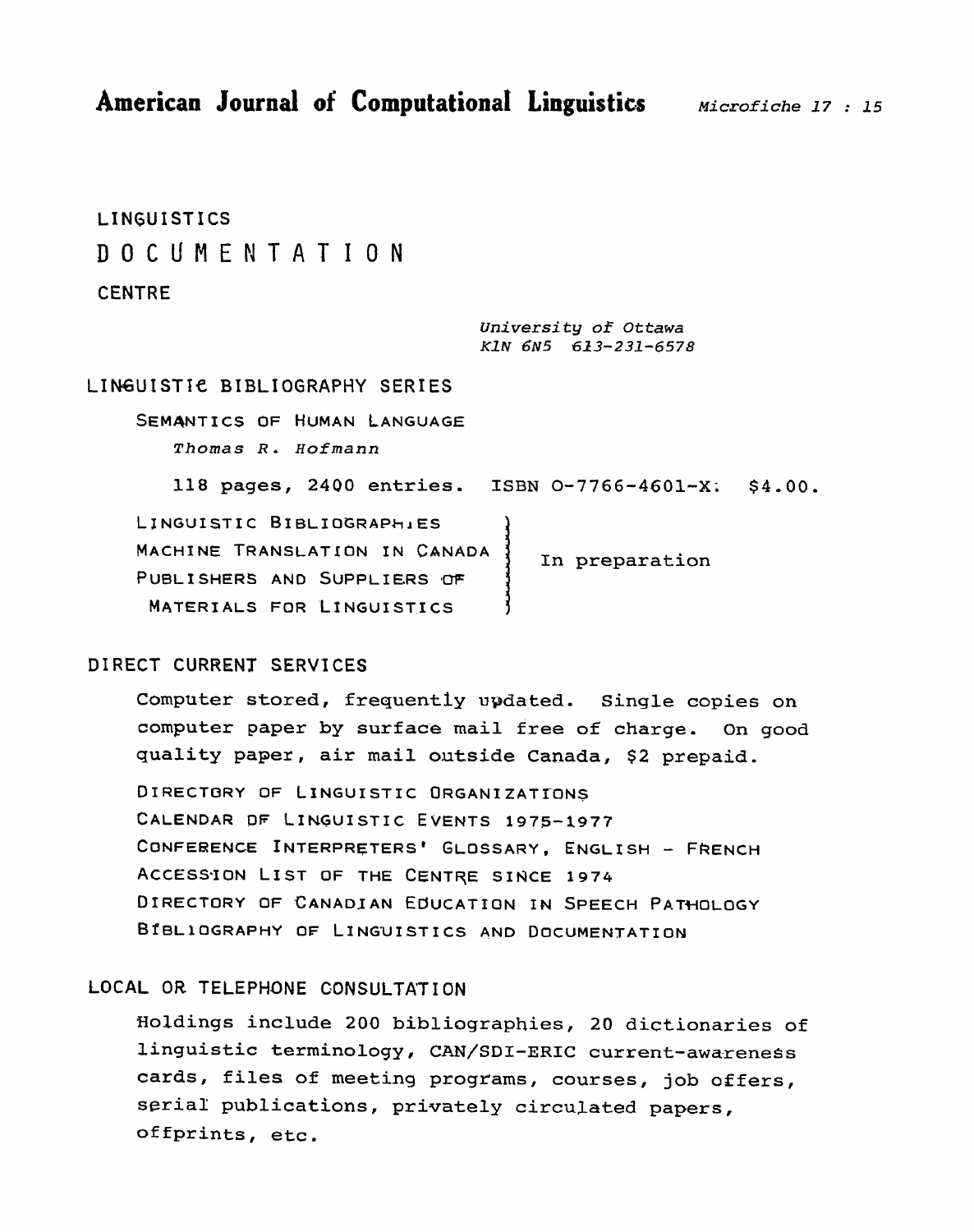## MACHINE (AIDED) TRANSLATION

HERBERT BRUDERER Haslerstrasse 12 3008 Berne, Switzerland

This preliminary list will be followed by a complete report (see AJCI Card 29). The surveyer requests information on other MT systems and projects.

- \* Users
- + Practical systems
- o Only second-hand information as yet
- M T SYSTEMS

| AMERICA Canada |                     | Universite de Montreal                           |  |
|----------------|---------------------|--------------------------------------------------|--|
|                | Lakehead University |                                                  |  |
|                | United States       | Atomic Energy Commission - Georgetown University |  |
|                |                     | Air Force, Dayton, Ohio                          |  |
|                |                     | N A S A, Texas                                   |  |
|                |                     | University of Texas, Austin                      |  |
|                |                     | University of California, Berkeley               |  |
|                |                     | Brigham Young University                         |  |
|                |                     | Latsec, Inc.                                     |  |
|                |                     | Logos Development Corporation                    |  |
|                | Xonics, Inc.        |                                                  |  |
|                | <b>XYZYX</b>        |                                                  |  |
|                |                     | Smart Information Corporation                    |  |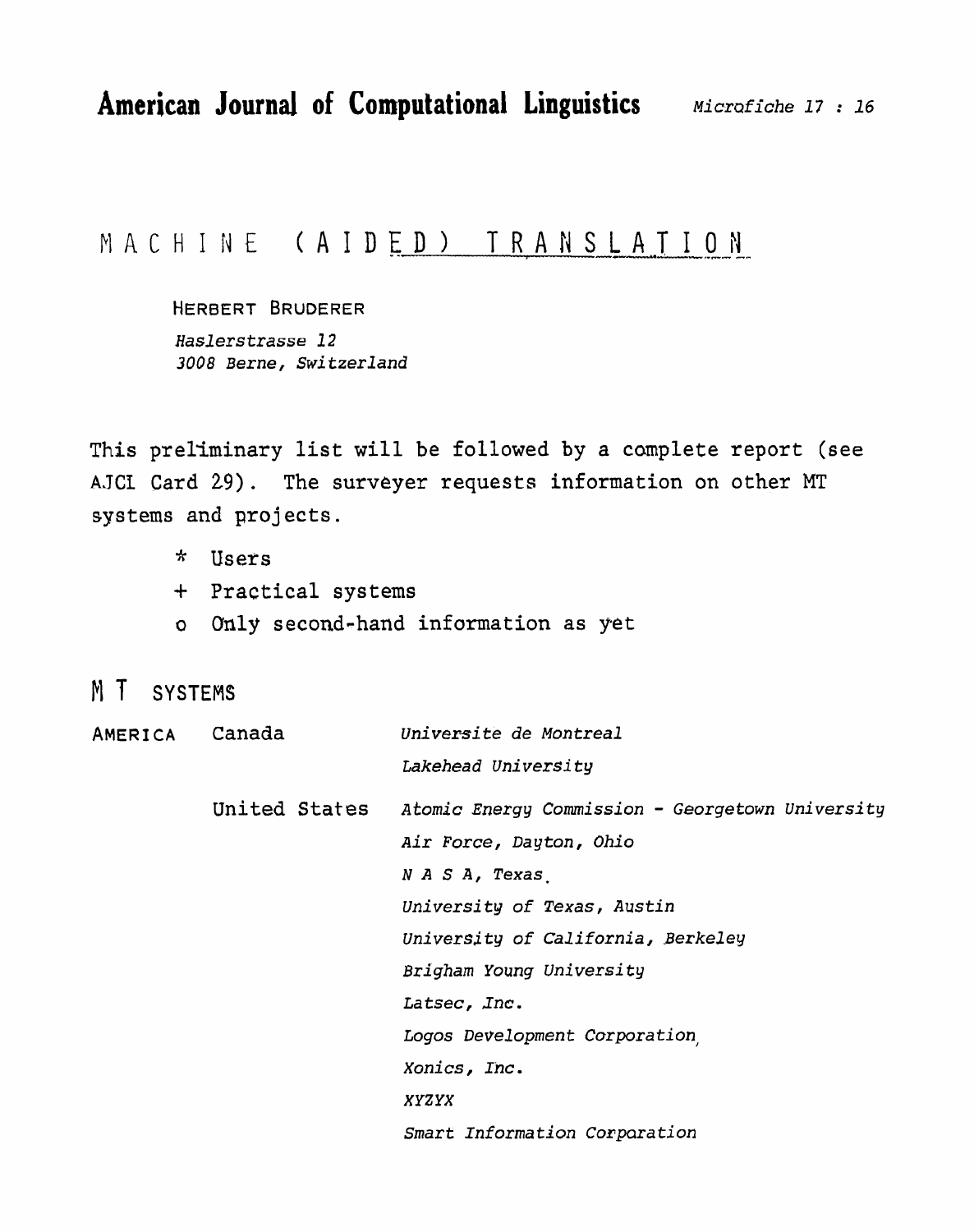# M T SYSTEMS

| <b>ASIA</b>   | Hong Kong                          | Chinese University                           |
|---------------|------------------------------------|----------------------------------------------|
|               | Japan                              | Kyushu University                            |
|               |                                    | Kyoto University                             |
|               |                                    | Electrotechnical Laboratory, Tokyo           |
| <b>EUROPE</b> | Bulgaria                           | Academy of Sciences, Sofia                   |
|               | Germany                            | Universitat Heidelberg-Konstanz              |
|               |                                    | Universitat Koln                             |
|               |                                    | Universitat Saarbrucken                      |
|               |                                    | Zentralstelle fur Textildokumentation und    |
|               |                                    | information, Dusseldorf                      |
|               | France                             | Universite de Grenoble                       |
|               |                                    | Institut Textile de France, Paris            |
|               | Great Britain                      | University College, Cardiff                  |
|               | Italy                              | EURATOM, Ispra                               |
|               | Switzerland                        | Institute for Semantic and Cognitive Studies |
|               |                                    | Soviet Union o Leningrad University          |
|               |                                    | Language Statistics Group, Leningrad         |
|               |                                    | o Institute of Applied Mathematics, Moscow   |
|               |                                    | o Institute of Electrotechnics, Moscow       |
|               |                                    | o Institute for Control Systems, Tiflis      |
|               |                                    | Czechoslovakia Charles University, Prague    |
|               | COMPUTER-AIDED TRANSLATION SYSTEMS |                                              |
| AMERICA       | Canada                             | + Universite de Montreal                     |
|               | United States * CETA, Kensington   |                                              |
|               |                                    | + IBM, New York                              |
| EUROPE        | Germany                            | * Bundessprachenamt, Hürth                   |
|               |                                    | + IBM Deutschland, Stuttgart                 |
|               |                                    | * Siemens AG, Munchen                        |
|               | East Germany                       | + Technische Universitat Dresden             |
|               | Luxemburg                          | * European Communities                       |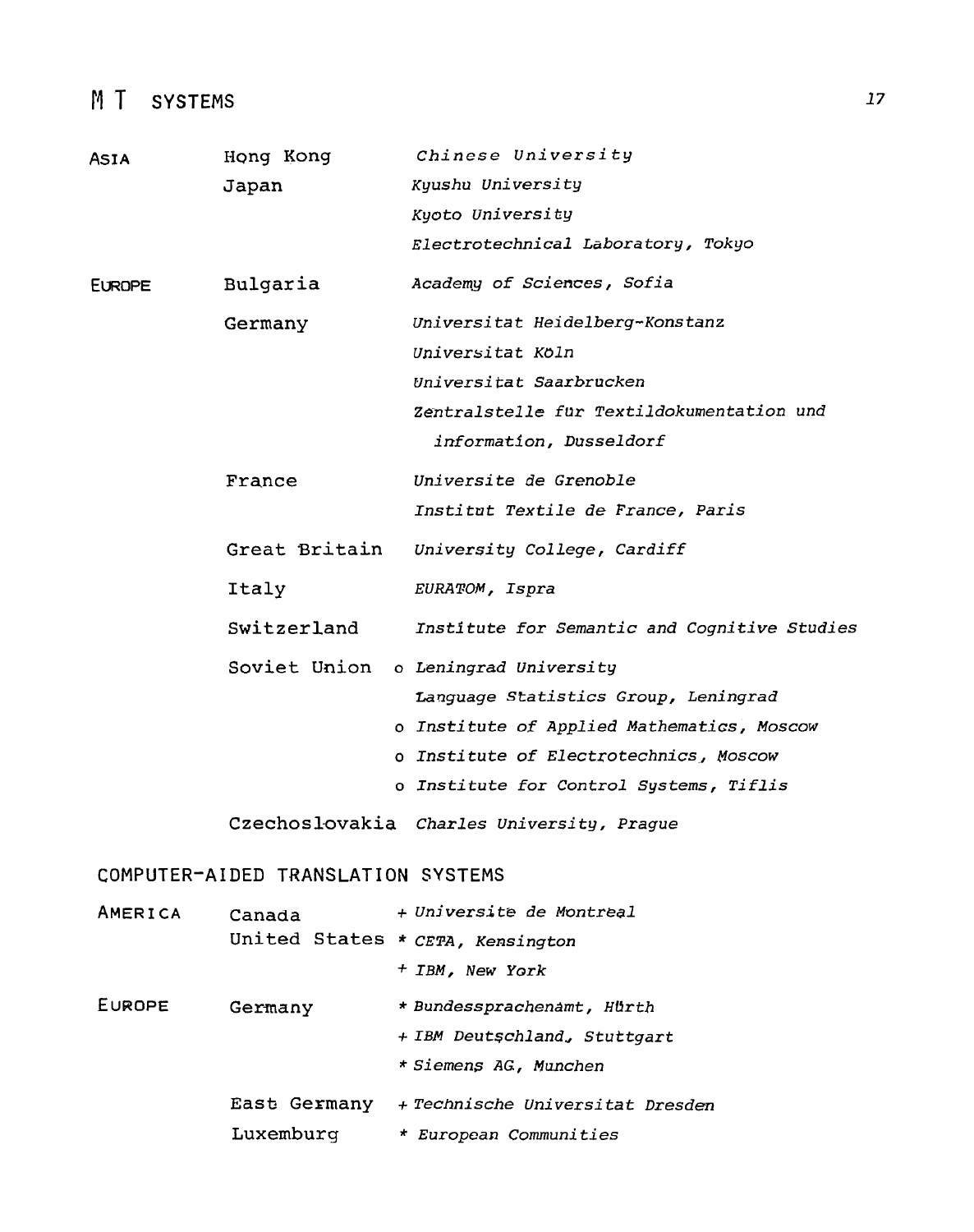## M T SYSTEMS

|         | PROJECTS FOR C A T SYSTEMS |                                                                        |
|---------|----------------------------|------------------------------------------------------------------------|
| AMERICA | Canada                     | Secretariat d'Etat, Bureau des<br>Traductions, Ottawa                  |
| EUROPE  | Germany                    | Auswartiges Amt, Bonn<br>Bosch GmbH, Stuttgart<br>Bayer AG, Leverkusen |
|         | Netherlands                | Foreign Ministry<br>Philips, Eindhoven                                 |
|         | Switzerland                | Brown, Boveri & Cie AG, Baden<br>United Nations, Geneva                |
| ASIA    | Japan                      | National Translating Institute of<br>Science and Technology, Tokyo     |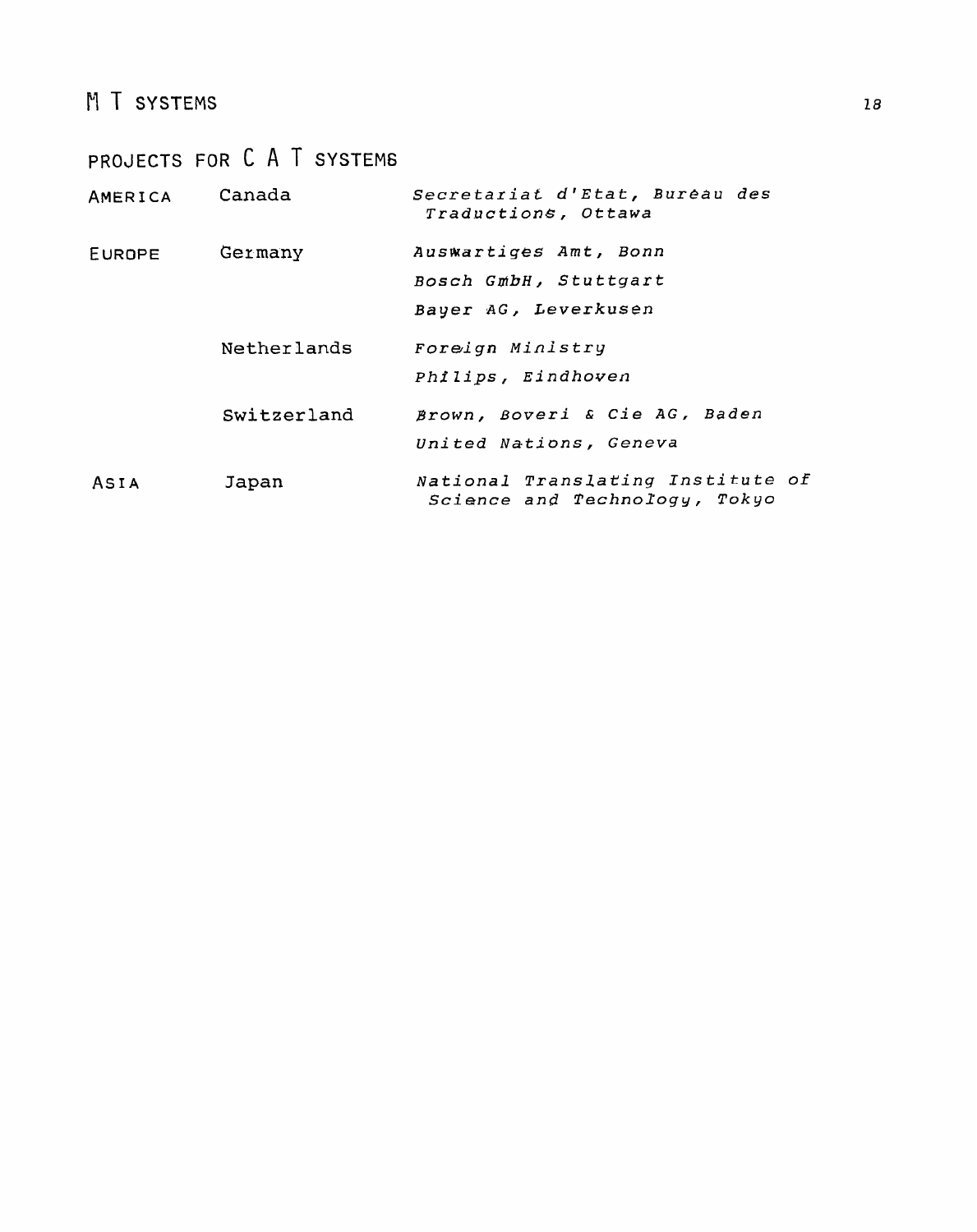

# **OFFICERS** ELECTED

**PRESIDENT BEN H.** WEIL *Exxon* **Research and** *Engineering* **Company PRESIDENT-ELECT** JOHN **E. CREPS,** JR. *Engineering Index, Inc* . **SECRETARY RUSSELL** J. **ROWLETT, JR.**  *Chemical* **Abstracts** *Service*  **TREASURER HENRY M. KOEHLER**  *~merican Rental Association*  **BOARD.** MEMBERS H. **DAVID CHAFE, 3 YEARS American** *Society* **for** *Metals*  **INEZ** L. **SPERR, 3 YEARS**  *National* **Association** *of* **Social Workers,** *3nc.*  **BEN-AMI** LIPETZ, **1** YEAR *Documentation Abstracts, Inc* . *ROBERT* Ha *MARKS, 1 YEAR ~merican Institute* **of Physics** 

**Mr. Creps, Executive** Director **of** Eli, **is a member of the U.S**  National **Committee** for **the International Council of** Scientific Unions **Abstracting** Board. **While employed at** BioScien-ees **Infor mation Service, he developed and cohducted marketing and educational activities for Biological Abstracts.**